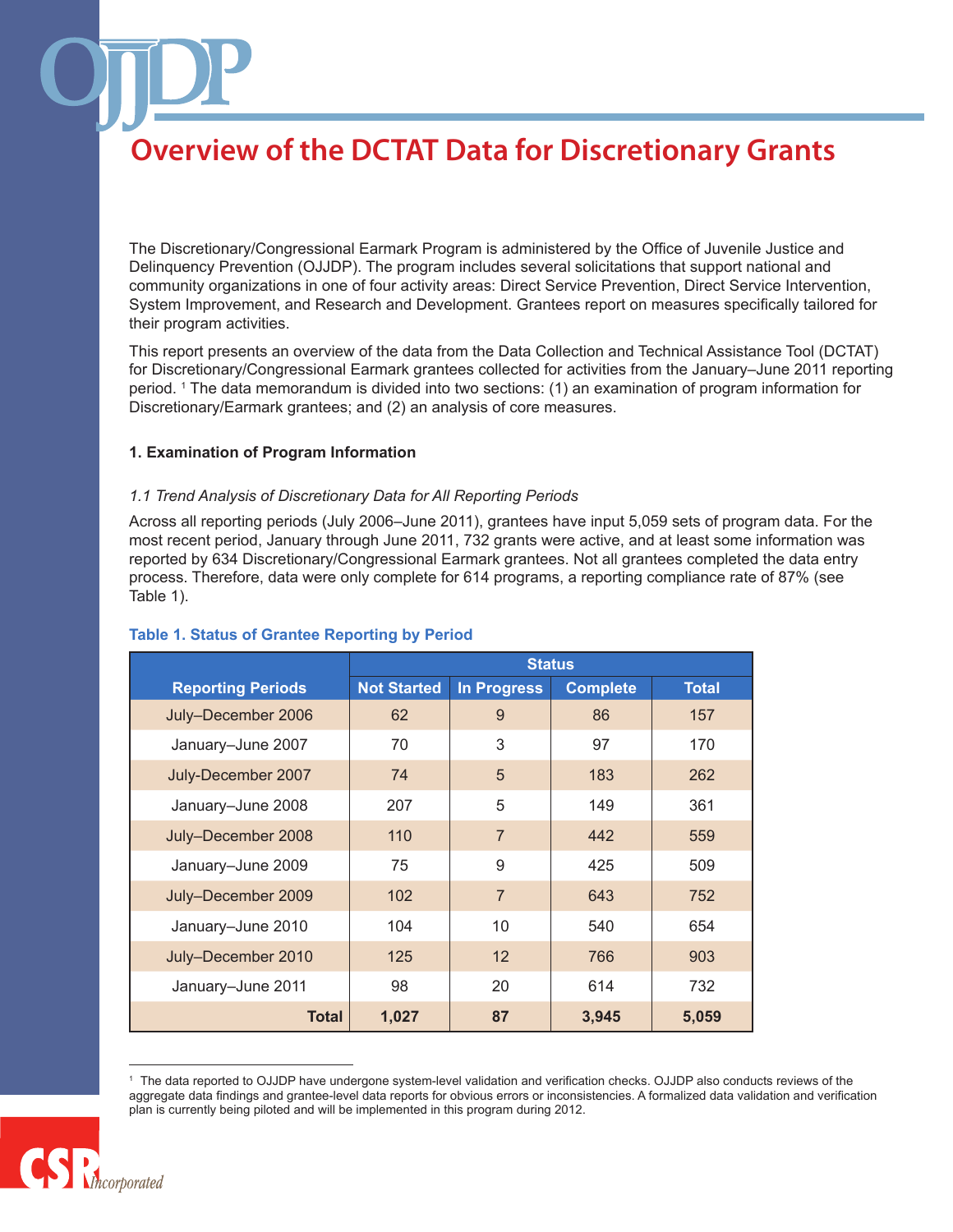The numbers reported in Table 1 do not include subrecipients, who will be included in all the following charts and graphs in this data memo.

Although the current reporting period has experienced a slight decline in active grantees reporting, the largest numbers supplied data on Direct-Service Prevention Programs. However, this number has decreased since the previous reporting period of July through December 2010. Direct-Service Intervention and System Improvement are also closer in numbers. Compared with the previous reporting period, these programs have also experienced a decline during the current period. Research and development remain very low compared with other programs throughout the reporting periods.

### **Figure 1. Awards by Program Area**

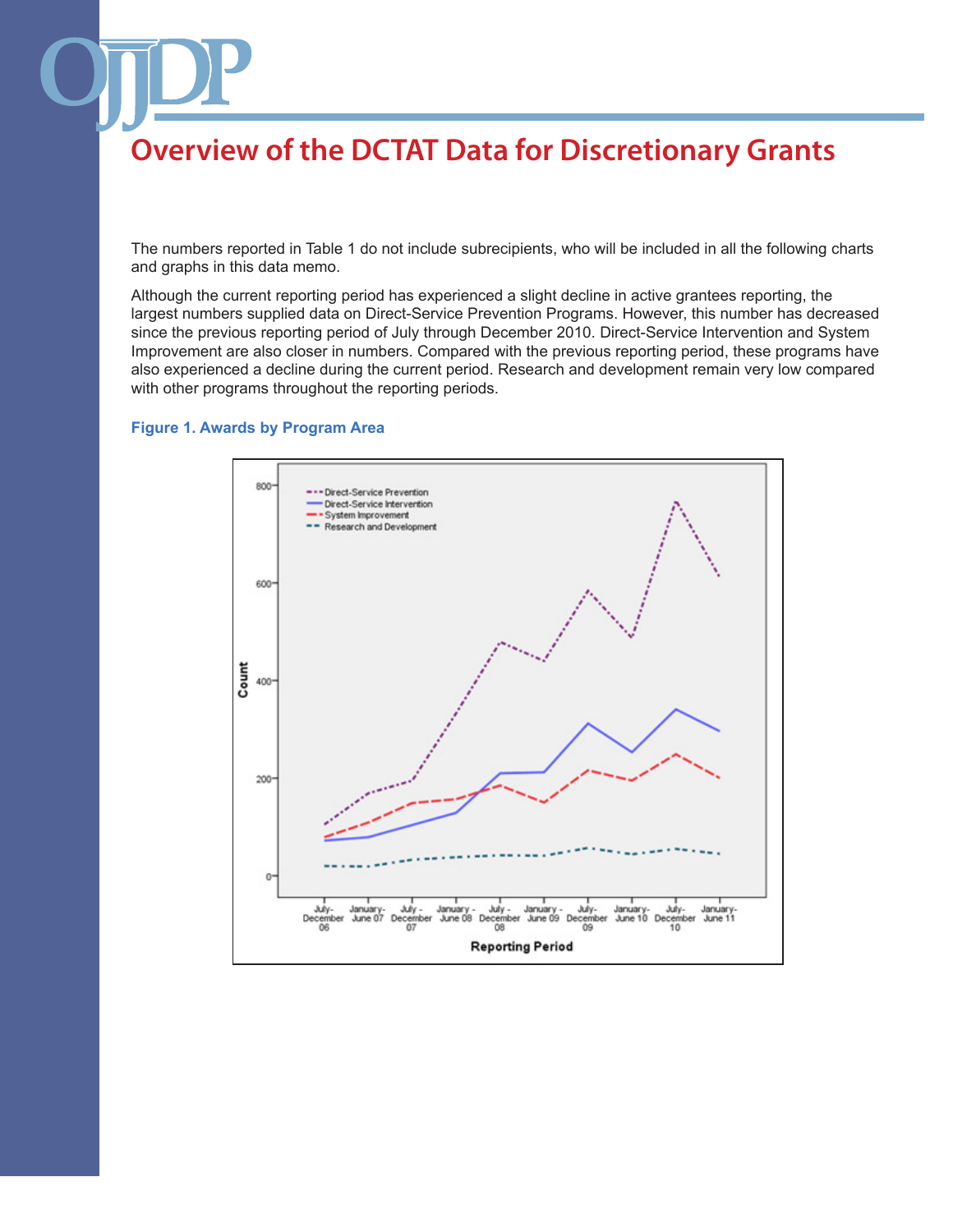### **1.2 Overview of Data for Current Reporting Period**

Figure 2 illustrates grant amount allocations broken down by program category. During the January–June 2011 reporting period, Direct-Service Prevention was the highest-funded program category (\$137,728,625). The second-highest category funded by the Discretionary/Congressional Earmark program is Direct-Service Intervention, with a total of \$83,683,773.

### **Figure 2. Grant Allocations per Program Category (Percent): January–June 2011**

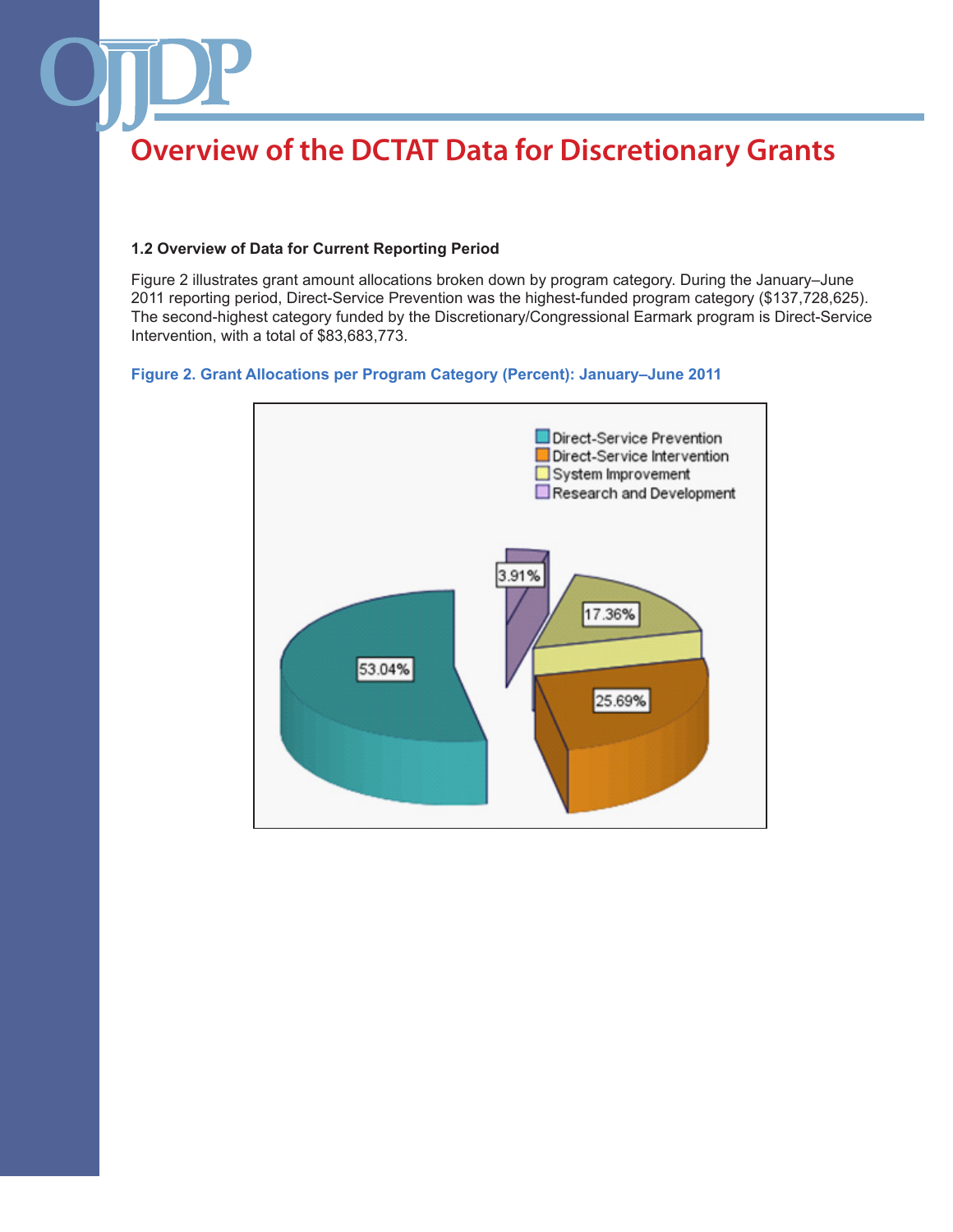Analysis of implementing agencies for this period (January–June 2011) revealed that the largest numbers of programs were implemented by nonprofit community-based organizations (57.73%). Organizations that did not report their program category constituted the second-largest number of programs funded (14.89%). Schools or other educational organizations followed at 9.73% (Figure 3).

```
Figure 3. Grants by Implementing Organization Type: January–June 2011 (N = 1,048)
```
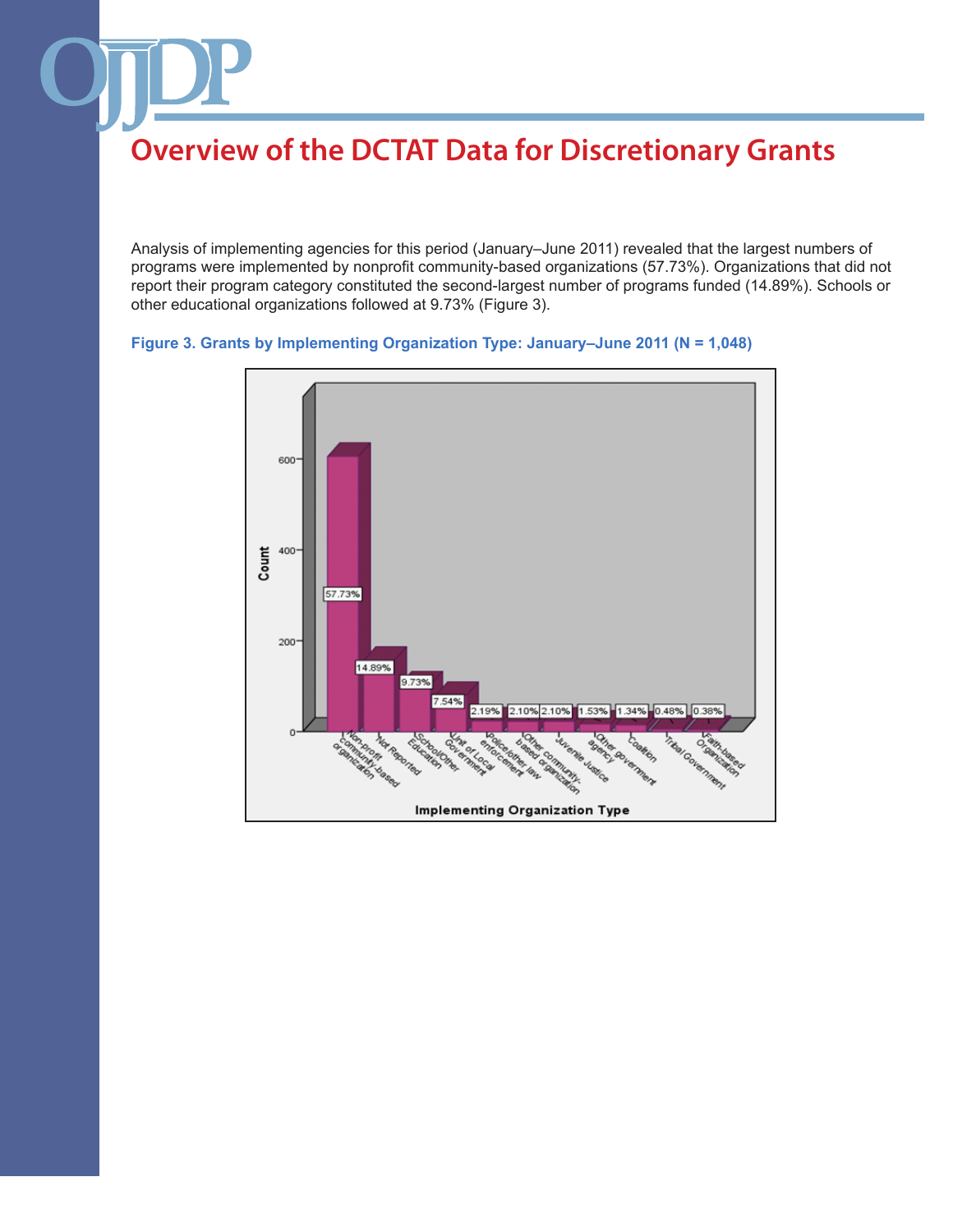The most grants and subgrants awarded during the January–June 2011 reporting period were in New York (n = 136). California had the second-largest number, with 114 grants and subgrants. The comparison among states, territories, and the District of Columbia is shown in Figure 4.



**Figure 4. Grants and Subgrants per State, Territory, or District: January–June 2011 (N = 1,048)**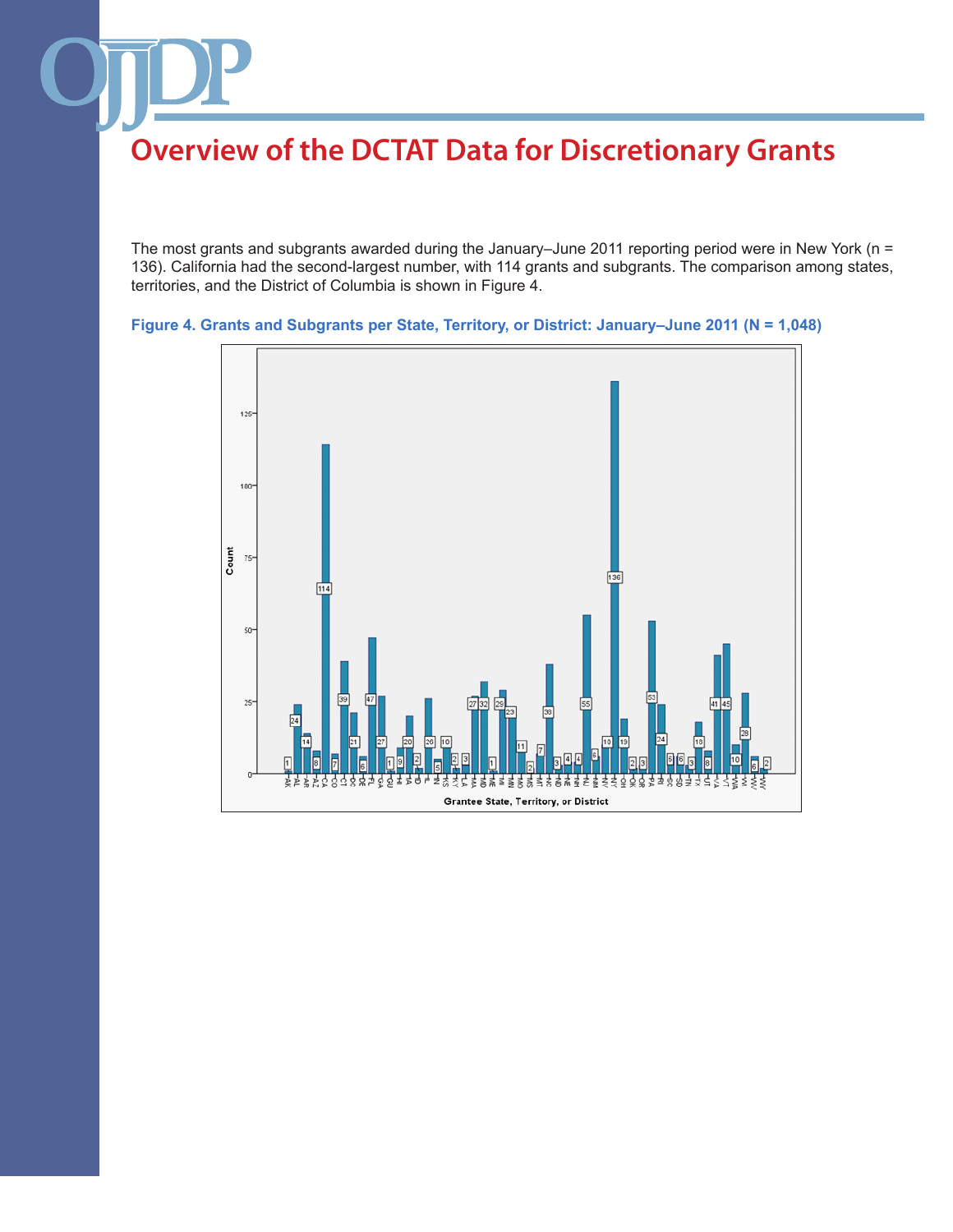In examining grant amounts by state, territory, or district, based on current and active Discretionary/ Congressional Earmark grants, the District of Columbia received the most funds, followed by New York. A more comprehensive comparison of state award amounts is shown in Table 2.

| <b>Grantee State</b> | N              | <b>Grant Amount</b><br>(Dollars) | <b>Grantee State</b> | N                | <b>Grant Amount</b><br>(Dollars) |
|----------------------|----------------|----------------------------------|----------------------|------------------|----------------------------------|
| <b>AK</b>            | $\mathbf{1}$   | 1,073,218                        | <b>MO</b>            | 11               | 4,534,209                        |
| <b>AL</b>            | 23             | 10,609,151                       | <b>MS</b>            | $\overline{2}$   | 500,000                          |
| <b>AR</b>            | $6\phantom{1}$ | 1,829,339                        | <b>MT</b>            | $\overline{7}$   | 2,377,260                        |
| <b>AZ</b>            | 8              | 3,861,601                        | <b>NC</b>            | 10               | 4,061,240                        |
| CA                   | 101            | 26,480,909                       | <b>ND</b>            | 3                | 1,750,000                        |
| CO                   | 9              | 5,135,000                        | <b>NE</b>            | 4                | 1,395,946                        |
| <b>CT</b>            | 20             | 6,742,830                        | <b>NH</b>            | $\overline{4}$   | 632,825                          |
| DC                   | 27             | 36,385,139                       | <b>NJ</b>            | 22               | 7,919,561                        |
| <b>DE</b>            | $6\phantom{1}$ | 4,326,444                        | <b>NM</b>            | $6\phantom{1}$   | 1,690,000                        |
| <b>FL</b>            | 39             | 18,959,206                       | <b>NV</b>            | 11               | 7,525,511                        |
| <b>GA</b>            | 26             | 4,103,413                        | <b>NY</b>            | 102              | 27,495,459                       |
| GU                   | 1              | 150,000                          | OH                   | 16               | 7,142,030                        |
| H <sub>l</sub>       | $\overline{4}$ | 3,452,749                        | <b>OK</b>            | 3                | 735,381                          |
| IA                   | $\overline{7}$ | 1,667,174                        | <b>OR</b>            | 3                | 1,969,000                        |
| ID                   | $\overline{2}$ | 200,000                          | PA                   | 50               | 16,358,188                       |
| IL                   | 24             | 9,052,108                        | R <sub>l</sub>       | $\boldsymbol{9}$ | 2,320,000                        |
| IN                   | $\sqrt{6}$     | 2,479,259                        | <b>SC</b>            | $\overline{7}$   | 2,715,479                        |
| KS                   | $\sqrt{3}$     | 1,927,870                        | <b>SD</b>            | 6                | 1,437,408                        |
| KY                   | 5              | 1,301,228                        | <b>TN</b>            | 3                | 1,365,479                        |
| LA                   | 3              | 597,000                          | <b>TX</b>            | 19               | 5,848,106                        |
| <b>MA</b>            | 24             | 9,552,287                        | UT                   | 8                | 2,464,250                        |
| <b>MD</b>            | 21             | 11,370,419                       | VA                   | 32               | 11,291,139                       |
| <b>ME</b>            | $\mathbf{1}$   | 447,174                          | VT                   | 10               | 4,079,705                        |
| MI                   | 22             | 7,623,403                        | <b>WA</b>            | $\overline{7}$   | 2,554,815                        |
| <b>MN</b>            | 19             | 7,589,746                        | WI                   | 16               | 16,533,976                       |

### **Table 2. Total Grant Amount by State, Territory, or District (Dollars)**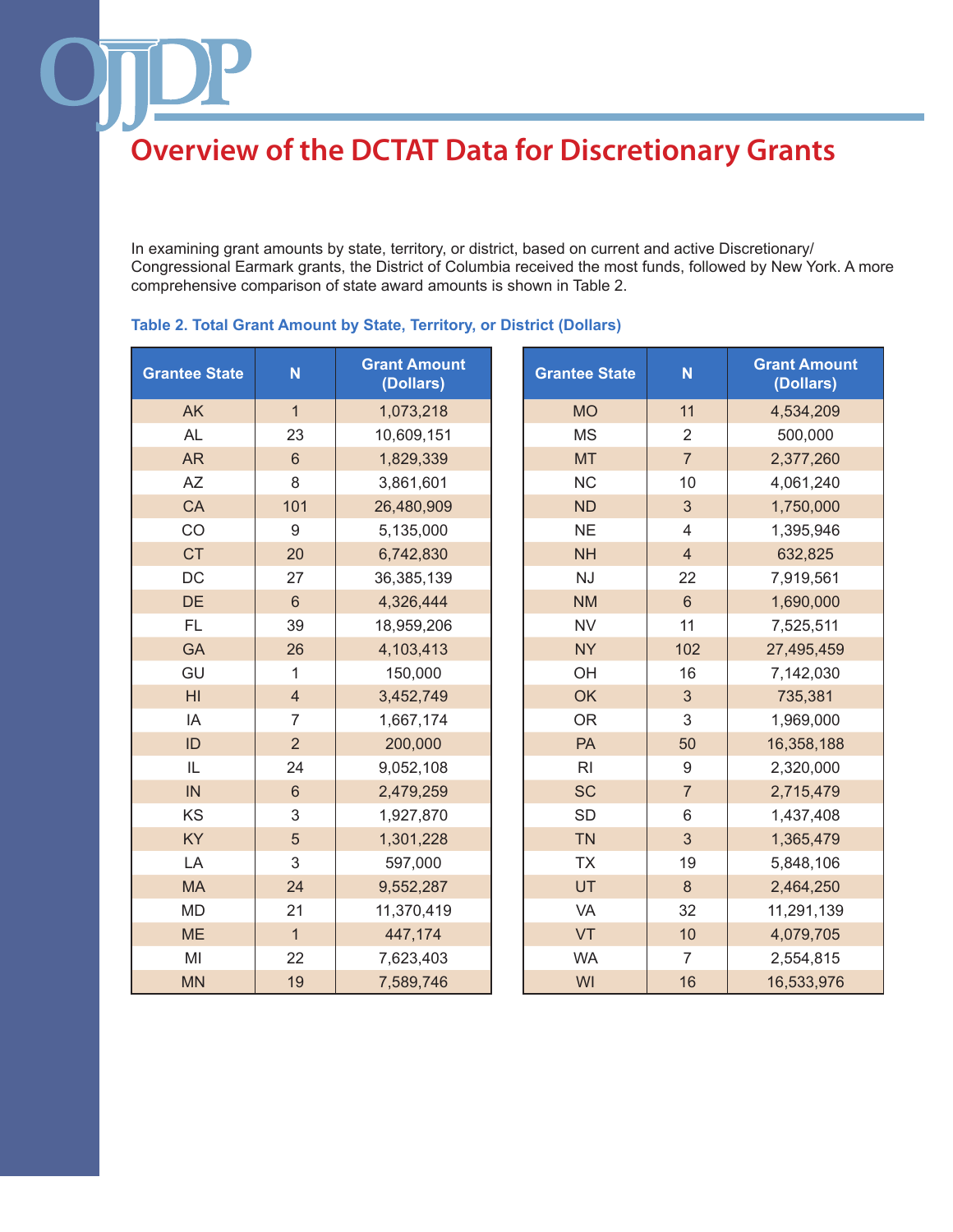Table 3 presents an aggregate of demographic data for the January–June 2011 reporting period. More specifically, the numbers in this table represent the population actually served by grantees through Discretionary/Congressional Earmark program. Targeted services include any approaches specifically designed to meet the needs of the population (e.g., gender-specific, culturally based, developmentally appropriate services).

### **Table 3. Target Population: January–June 2011**

|                       | <b>Population</b>                          | Number of grantees who served this<br>group during the project period |
|-----------------------|--------------------------------------------|-----------------------------------------------------------------------|
| <b>RACE/ETHNICITY</b> | American Indian/Alaskan Native             | 195                                                                   |
|                       | Asian                                      | 336                                                                   |
|                       | <b>Black/African American</b>              | 697                                                                   |
|                       | Hispanic or Latino (of any race)           | 626                                                                   |
|                       | Native Hawaiian and Other Pacific Islander | 157                                                                   |
|                       | Other Race                                 | 347                                                                   |
|                       | White/Caucasian                            | 638                                                                   |
|                       | Youth population not served directly       | 107                                                                   |
| <b>JUSTICE</b>        | At-Risk Population (no prior offense)      | 662                                                                   |
|                       | <b>First Time Offenders</b>                | 261                                                                   |
|                       | <b>Repeat Offenders</b>                    | 164                                                                   |
|                       | Sex Offenders                              | 46                                                                    |
|                       | <b>Status Offenders</b>                    | 96                                                                    |
|                       | <b>Violent Offenders</b>                   | 76                                                                    |
|                       | Youth population not served directly       | 151                                                                   |
| <b>GENDER</b>         | Male                                       | 711                                                                   |
|                       | Female                                     | 717                                                                   |
|                       | Youth population not served directly       | 113                                                                   |
| <b>AGE</b>            | $0 - 10$                                   | 377                                                                   |
|                       | $11 - 18$                                  | 655                                                                   |
|                       | Over 18                                    | 164                                                                   |
|                       | Youth population not served directly       | 116                                                                   |
| <b>GEO</b>            | Rural                                      | 275                                                                   |
|                       | Suburban                                   | 344                                                                   |
|                       | <b>Tribal</b>                              | 40                                                                    |
|                       | Urban                                      | 565                                                                   |
|                       | Youth population not served directly       | 112                                                                   |
| <b>OTHER</b>          | <b>Mental Health</b>                       | 284                                                                   |
|                       | <b>Substance Abuse</b>                     | 293                                                                   |
|                       | Truant/Dropout                             | 397                                                                   |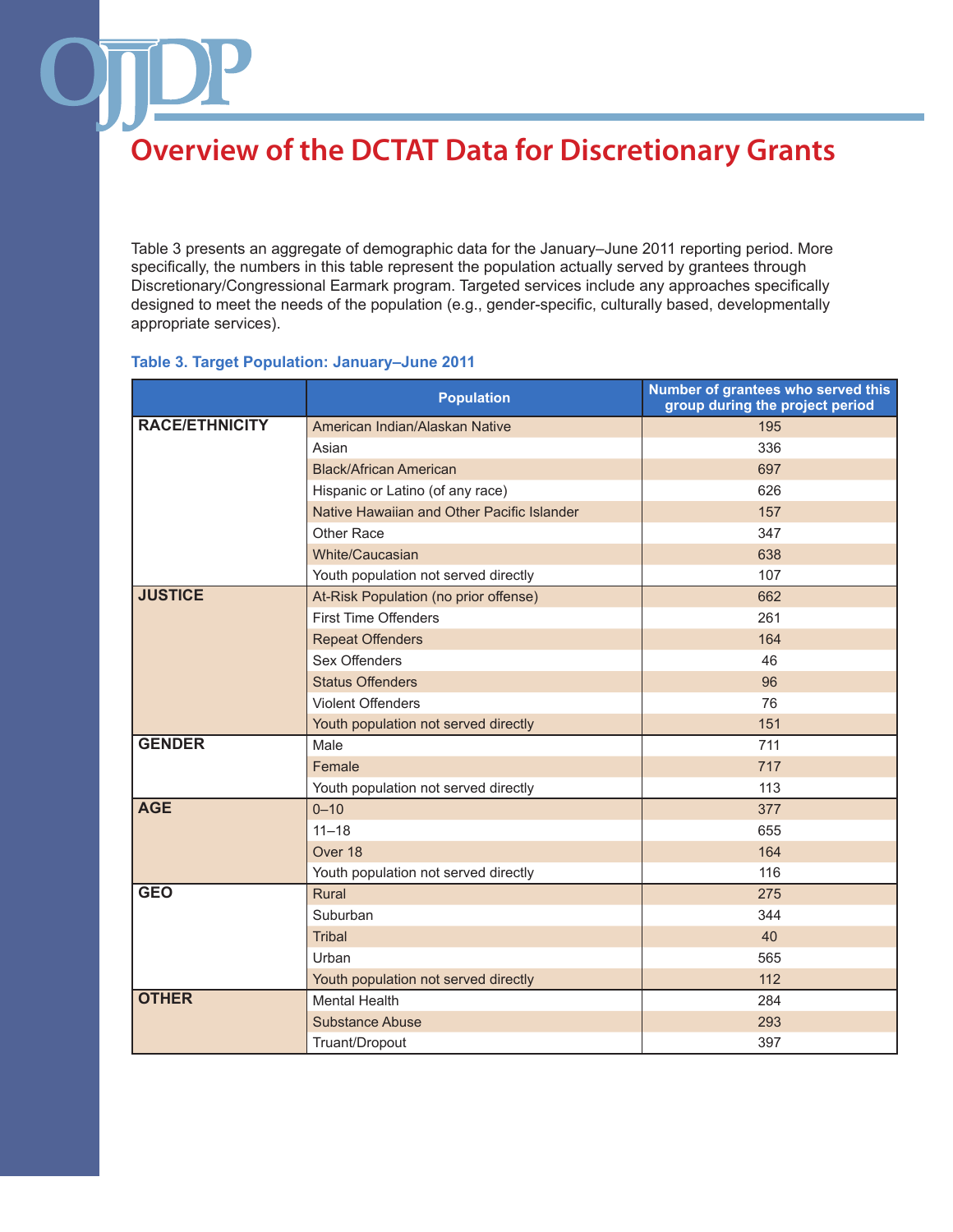### **2.0 Analysis of Core Measure Data from January–June 2011**

#### *2.1 Trend Analysis of Discretionary Data for All Reporting Periods*

A significant number of Discretionary/Congressional Earmark solicitations are implementing evidence-based programs and/or practices. During the January–June 2011 reporting period, 40.25% of grantees implemented evidence-based programs and/ or practices, amounting to more than \$143 million (\$143,317,658). The current reporting period shows a slight decrease in evidence-based implemented programs compared with July–December 2010. Across all reporting periods, grantees reported 2,939 evidence-based programs and/or practices (Figure 5).



#### **Figure 5. Programs Implementing Evidence-Based Programs and/or Practices (N = 2,939)**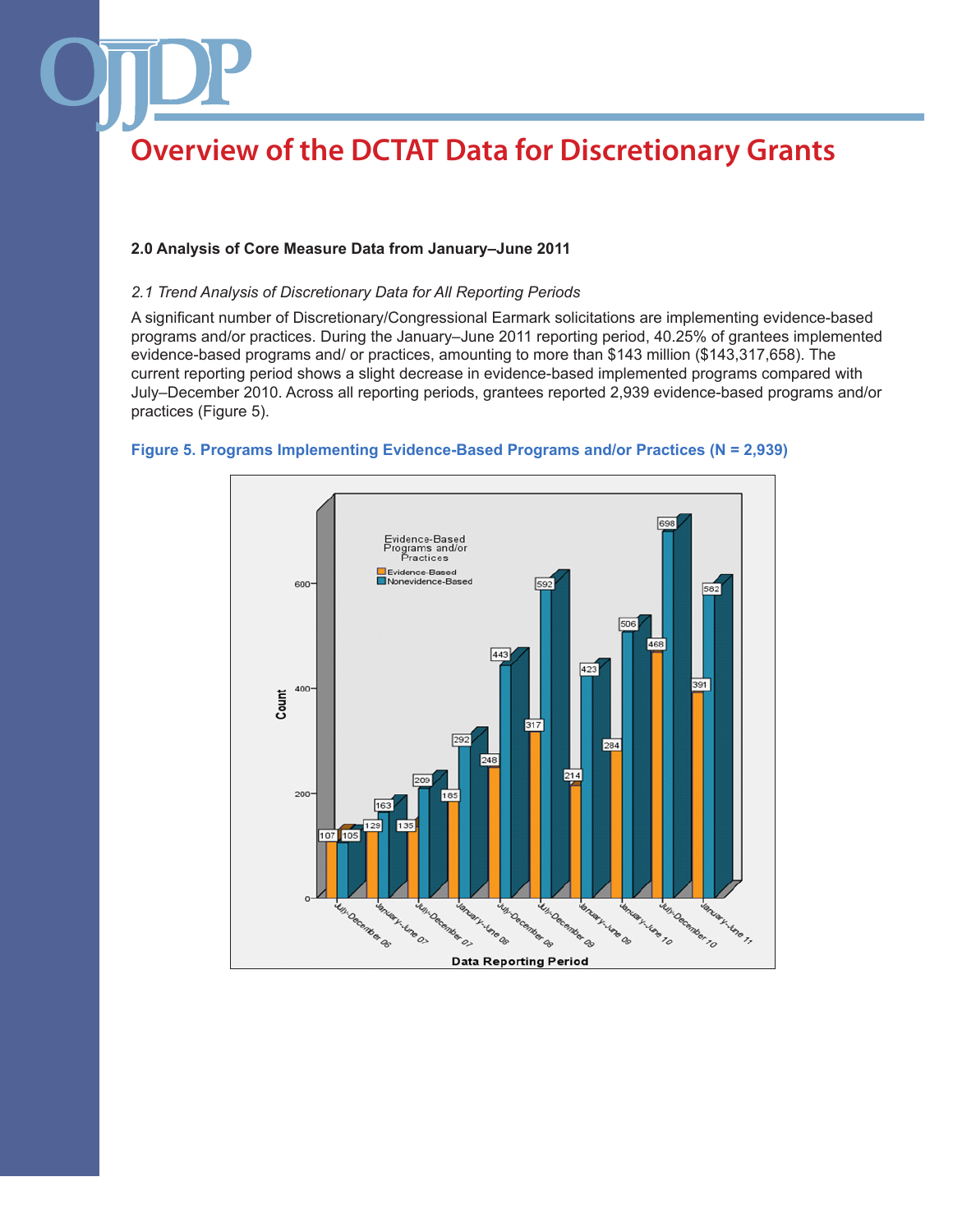We can also examine the percentage of grant funds used for evidence-based programs and/ or practices. Figure 6 demonstrates that this rate has remained relatively stable. Fifty percent of grant funds were used for evidence-based programs for July–December 2006, and close to 40% of grant funds were for January–June 2011. The most recent reporting period, January–June 2011, compares relatively closely with the previous period, with a close rate of 40% of funds used for evidence-based programs and/or practices.

#### **Figure 6. Percent of Funds Used for Evidence-Based Programs and/or Practices**

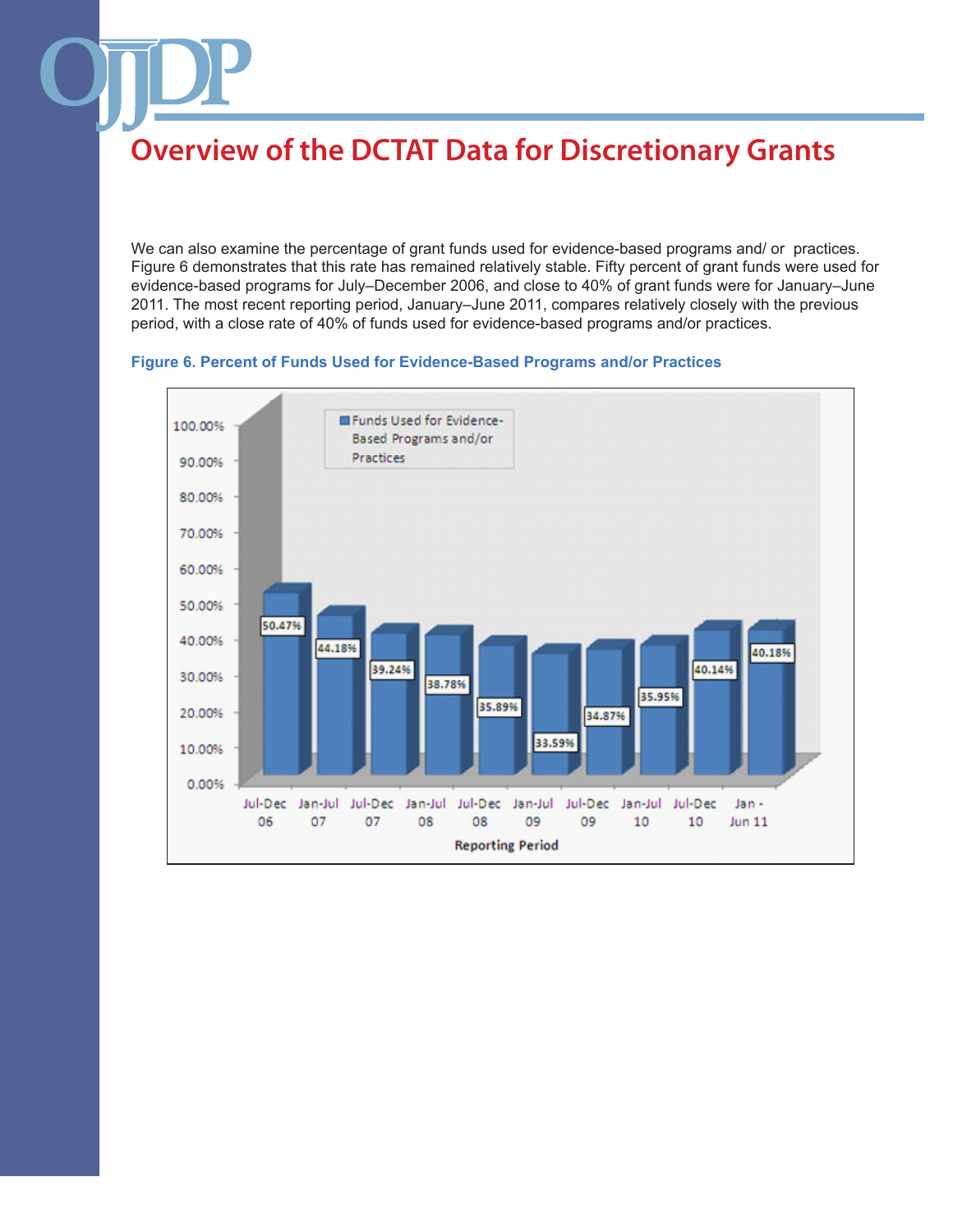### *2.2 Analysis of Target Behaviors for Current and Previous Reporting Periods*

Table 4 represents a list of measures for which grantees were required to evaluate performance and track data for certain target behaviors in each of the program categories. This table lists the short-term percentiles for the specified target behavior for all program categories for January–June 2011. In all, 3,046,285 youth were served in various programs funded by the Discretionary/Congressional Earmark grant. Of that number, approximately 99% successfully completed the defined program requirements.

The bottom section of Table 4 lists the numbers of program youth that grantees indicated had a change in targeted behavior in the intended direction.

### **Table 4. Performance Data on Target Behaviors: January–June 2011**

| <b>Performance Measure</b>                                                        | <b>Number of Youth</b>                                                         |                                                               |                                                                      |
|-----------------------------------------------------------------------------------|--------------------------------------------------------------------------------|---------------------------------------------------------------|----------------------------------------------------------------------|
| Number of program youth and/<br>or families served during the<br>reporting period | 3,046,285                                                                      |                                                               |                                                                      |
| Program youth who<br>successfully completed<br>program requirements               | 2,375,590<br>Percent Youth = 99%                                               |                                                               |                                                                      |
| <b>Target Behavior</b>                                                            | <b>No. of Youth</b><br><b>Receiving Services for</b><br><b>Target Behavior</b> | No. of Youth with<br><b>Noted Behavioral</b><br><b>Change</b> | <b>Percentage of Youth</b><br>with Noted Behavioral<br><b>Change</b> |
| <b>Social Competence</b>                                                          | 2,092,027                                                                      | 1,839,317                                                     | 88                                                                   |
| <b>School Attendance</b>                                                          | 26,730                                                                         | 20,577                                                        | 77                                                                   |
| <b>GPA</b>                                                                        | 19,955                                                                         | 13,505                                                        | 68                                                                   |
| <b>GED</b>                                                                        | 1,272                                                                          | 223                                                           | 18                                                                   |
| <b>High School Completion</b>                                                     | 8,320                                                                          | 2,987                                                         | 36                                                                   |
| <b>Job Skills</b>                                                                 | 4,615                                                                          | 3,211                                                         | 70                                                                   |
| <b>Employment Status</b>                                                          | 5,955                                                                          | 4,643                                                         | 78                                                                   |
| Family Relationships                                                              | 14,355                                                                         | 11,305                                                        | 79                                                                   |
| <b>Family Functioning</b>                                                         | 9,675                                                                          | 8,637                                                         | 89                                                                   |
| <b>Antisocial Behavior</b>                                                        | 36,336                                                                         | 29,977                                                        | 83                                                                   |
| <b>Substance Use</b>                                                              | 27,501                                                                         | 21,111                                                        | 77                                                                   |
| <b>Gang-Related Activities</b>                                                    | 12,254                                                                         | 10,918                                                        | 89                                                                   |
| Change in Knowledge                                                               | 166,828                                                                        | 156,197                                                       | 94                                                                   |
| <b>Total</b>                                                                      | 2,425,823                                                                      | 2,122,608                                                     | 88                                                                   |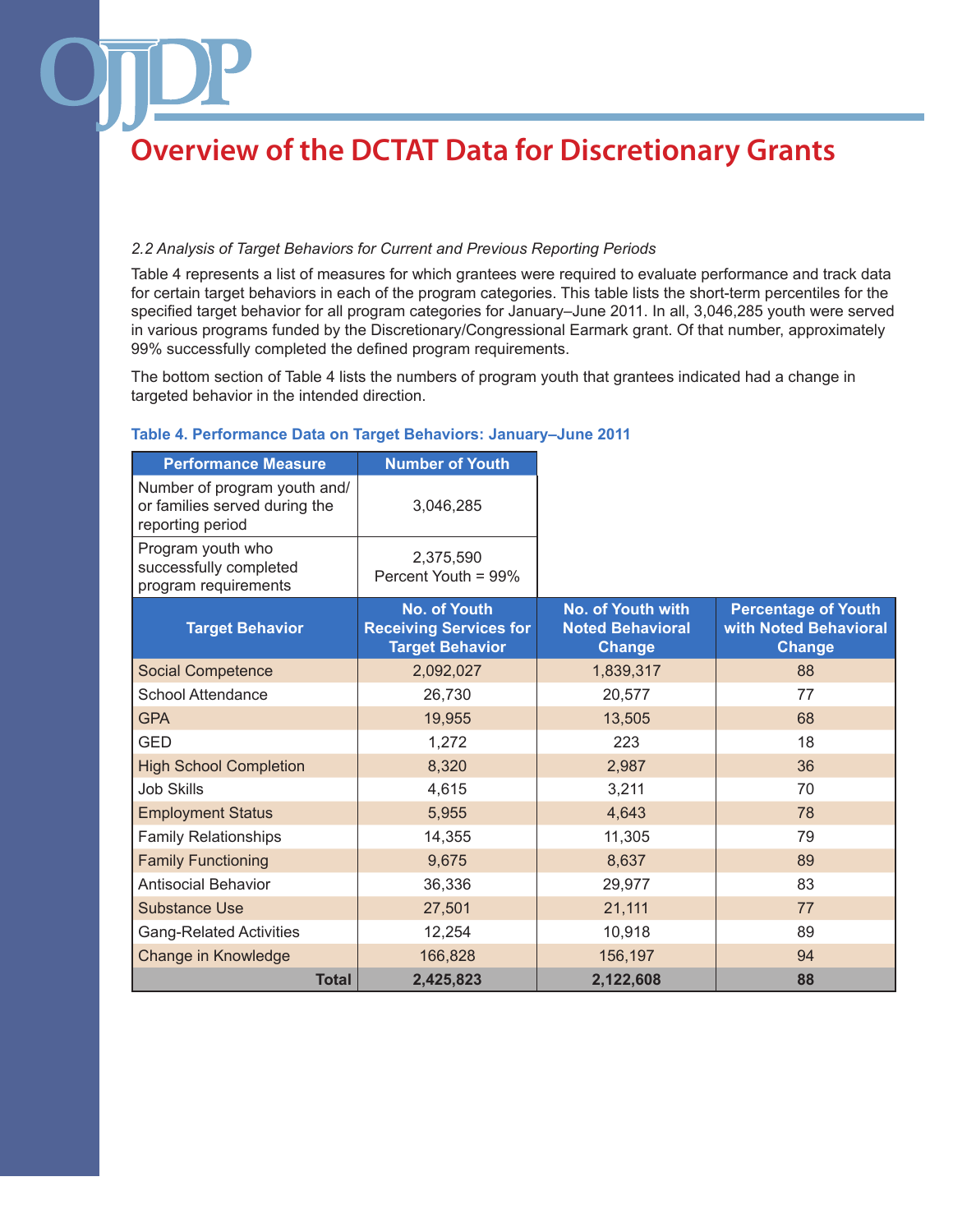Figure 7 demonstrates that the percentage of youth who successfully completed program requirements has slightly decreased compared with previous reporting periods. However, the percentage of completions remains strong, with close to 100% of youth enrolled in programs successfully completing program requirements.



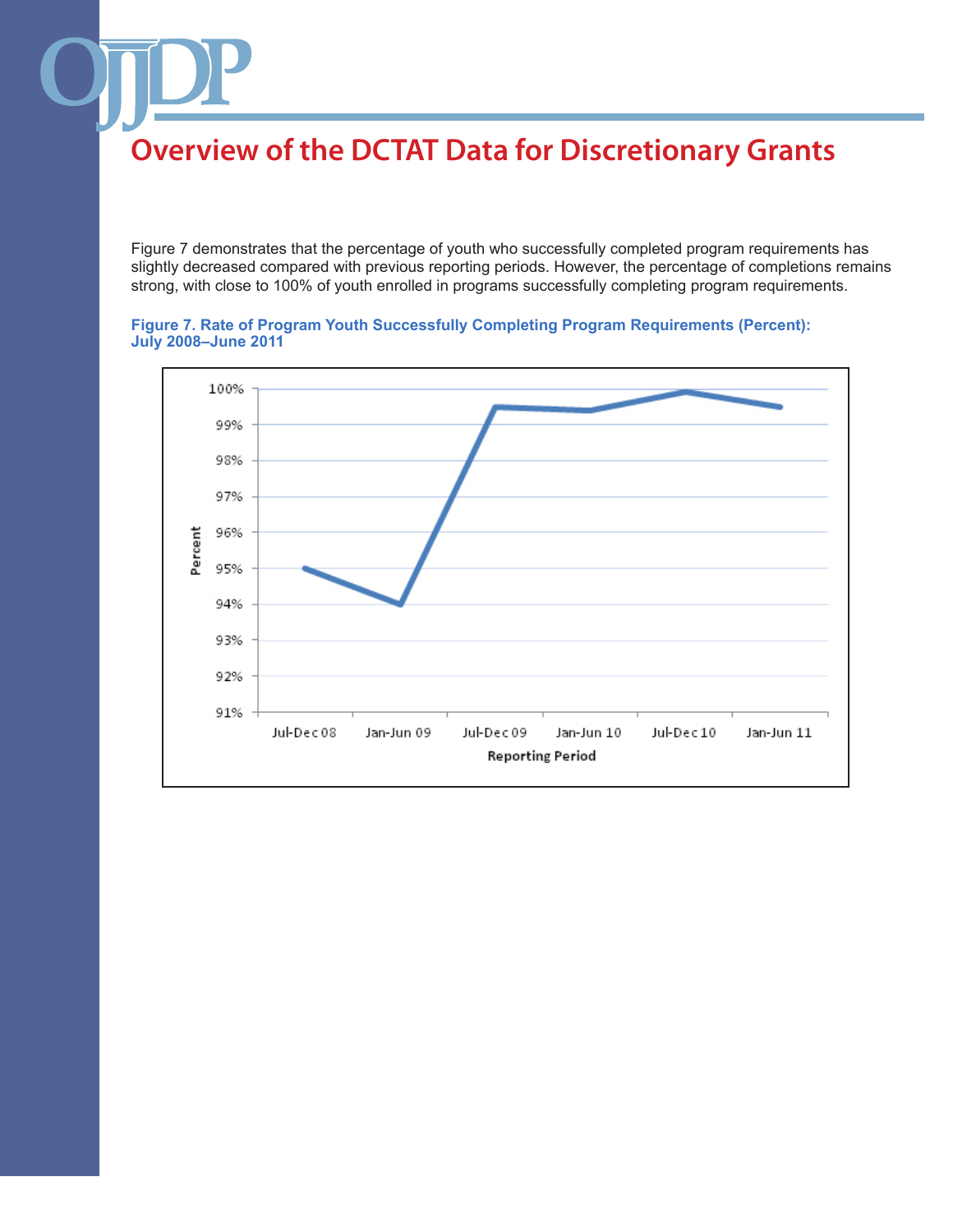Included in the core measures are those that assess offending and reoffending outcomes for program youth. The term offend refers to a first-time adjudication for a delinquent offense. Youth who offend are typically served in delinquency prevention programs whose goal is to keep them from becoming involved in the criminal justice system.

The term reoffend (commonly referred to as recidivism) refers to a subsequent new offense. Youth who reoffend are already in the system and are adjudicated for a new delinquent offense. These youth are typically served in intervention programs whose goal is to prevent subsequent offenses.

Both short-term and long-term offending levels among youth served by these programs were low. Less than 1% of these youth committed an offense during the reporting period, and 2.42% who were tracked over the long term committed an offense. Short-term juvenile offending rates are shown in Table 5, and long-term offending rates are in Table 6.

#### **Table 5. Performance Measures for January–June 2011: Short-term Offending Data**

| <b>Performance Measure</b>                                                                        | <b>Data</b>           |
|---------------------------------------------------------------------------------------------------|-----------------------|
| Number of program youth tracked during this reporting period                                      | 63,886                |
| Program youth with new arrest or delinquent offense during this reporting period                  | 476                   |
| Number of program youth who were recommitted to juvenile facility during this reporting<br>period | 99                    |
| Number of program youth sentenced to adult prison during this reporting period                    | 19                    |
| Number of youth who received another sentence during this reporting period                        | 98                    |
| Percent of program youth who offend during this reporting period                                  | 476/63,886<br>(0.75%) |

#### **Table 6. Performance Measures for January–June 2011: Long-term Offending Data for Youth Exiting Programs 6–12 Months Earlier**

| <b>Performance Measure</b>                                                                                               | <b>Data</b>           |
|--------------------------------------------------------------------------------------------------------------------------|-----------------------|
| Number of program youth who exited the program 6-12 months ago than the<br>tracking period                               | 11,042                |
| Of those tracked, the number of program youth who had a new arrest or<br>delinquent offense during this reporting period | 267                   |
| Number of program youth who were recommitted to a juvenile facility during this<br>reporting period                      | 38                    |
| Number of program youth who were sentenced to adult prison during this<br>reporting period                               | 15                    |
| Number of youth who received another sentence during this reporting period                                               | 15                    |
| Percent of program youth who offend                                                                                      | 267/11,042<br>(2.42%) |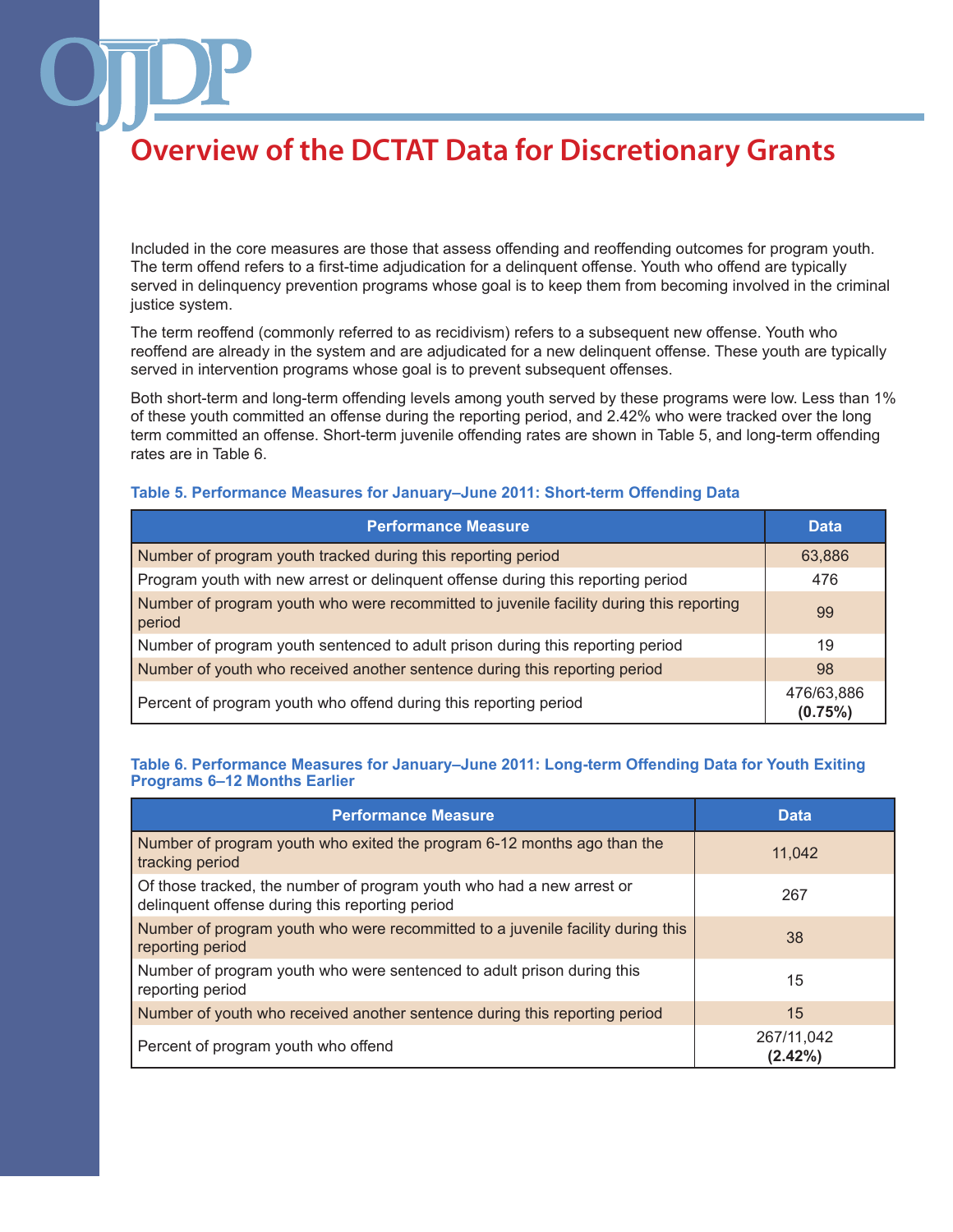Recidivism levels among the youth served were also low. Approximately 6% of youth tracked re-offended while in the program and 12.09% re-offended 6–12 months after exiting. Short-term juvenile re-offending rates are shown in Table 7, while long-term re-offending rates are in Table 8.

### **Table 7. Performance Measures for January–June 2011: Short-term Re-offending Data**

| <b>Performance Measure</b>                                                                          | <b>Data</b>             |
|-----------------------------------------------------------------------------------------------------|-------------------------|
| Number of program youth tracked during this reporting period                                        | 21,051                  |
| Program youth with new arrest or delinguent offense during this reporting period                    | 1,212                   |
| Number of program youth who were recommitted to juvenile facility during this report-<br>ing period | 341                     |
| Number of program youth sentenced to adult prison during this reporting period                      | 40                      |
| Number of youth who received another sentence during this reporting period                          | <b>220</b>              |
| Percent of program youth who re-offend during the reporting period (recidivism)                     | 1,212/21,051<br>(5.76%) |

### **Table 8. Performance Measures for January–June 2011: Long-term Re-offending Data for Youth Exiting Programs 6–12 Months Earlier**

| <b>Performance Measure</b>                                                                                               | <b>Data</b>              |
|--------------------------------------------------------------------------------------------------------------------------|--------------------------|
| Number of program youth who exited the program 6-12 months ago than the tracking<br>period                               | 2.887                    |
| Of those tracked, the number of program youth who had a new arrest or delinquent<br>offense during this reporting period | 349                      |
| Number of program youth who were recommitted to a juvenile facility during this<br>reporting period                      | 95                       |
| Number of program youth who were sentenced to adult prison during this reporting<br>period                               | 40                       |
| Number of youth who received another sentence during this reporting period                                               | 133                      |
| Percent of program youth who re-offend during the reporting period (recidivism)                                          | 349/2,887<br>$(12.09\%)$ |